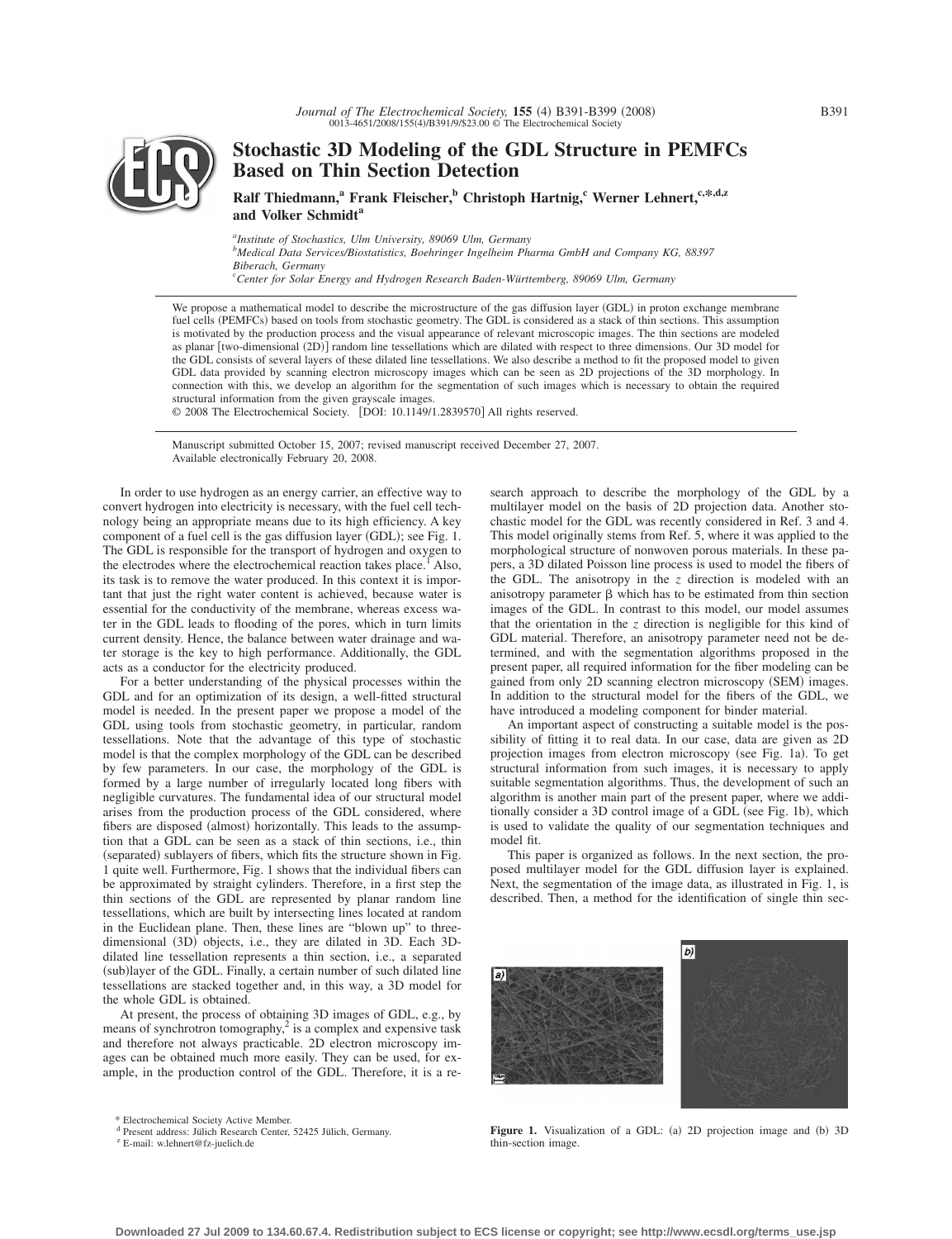

**Figure 2.** Cell  $\xi_n$  of a planar line tessellation.

tions is discussed. This is a first step toward a statistical model fitting algorithm explained in the Statistical Model Fitting section. Here, some first results of our statistical analysis of the GDL and a validation of our multilayer model are also presented.

## **Stochastic Multilayer Model**

In this section we introduce a mathematical model for the microstructure of the GDL in proton exchange membrane fuel cells (PEM-FCs) which is based on tools from stochastic geometry (see, e.g., Ref. 6-8). A closer look at the structure of the GDL shown in Fig. 1 leads to the impression that the single fibers can be approximated by dilated straight lines. Therefore, it seems appropriate to use a model which incorporates straight lines, at least for the material considered in the present paper.

The location of the fibers, visible in Fig. 1, and the production technique for this type of GDL, suggest that the fibers are mainly horizontally oriented. Additionally, we assume that the GDL is a stack of several thin sections which all contain horizontally oriented fibers. We are aware that this assumption is a simplification in comparison to the real GDL, because the fibers in one thin section are crossing each other to a small extent, which is neglected in our model. Here, the fibers within a given thin section are seen as mutually penetrating cylinders.

*Random line tessellations*.— We use planar random line tessellations as a modeling element for the fibers within the individual thin sections, in particular, so-called Poisson line tessellations (PLT). A planar line tessellation is built by the cells  $\zeta_1, \zeta_2, \ldots$  which arise from intersecting lines  $l_1, l_2, \ldots$  scattered in the plane. Examples of such cells can be seen in Fig. 2 and 3b. Note that the lines can be given as follows: Each line  $l_n$  can be described in its normal form, i.e., its (orthogonal) signed distance  $x_n$  from the origin and a direction  $m_n$ (given as the angle to a predetermined direction; see Fig. 3a). Then these distances  $x_n$  and directions  $m_n$  are understood as realizations of certain random variables  $X_n$  and  $M_n$ , respectively. The values of the random signed distances  $X_n$  can be arbitrary real numbers, whereas

**Figure 3.** Line tessellations: (a) normal form of a line in  $\mathbb{R}^2$  and (b) realization of a PLT.

| Table I. Mean value formulas for PLTs. |                     |                     |                     |                                |                 |  |  |
|----------------------------------------|---------------------|---------------------|---------------------|--------------------------------|-----------------|--|--|
| $\lambda_1(\gamma)$                    | $\lambda_2(\gamma)$ | $\lambda_3(\gamma)$ | $\lambda_4(\gamma)$ | $A(\gamma)$                    | $L(\gamma)$     |  |  |
| $\frac{1}{\pi} \gamma^2$               | $\tilde{=}\gamma^2$ | $-\gamma^2$         |                     | $\pi$<br>$\overline{\sqrt{2}}$ | $\frac{2\pi}{}$ |  |  |

the random directions  $M<sub>n</sub>$  take values between 0 and  $\pi$  (see also Fig. 3a). The family of cells  $\Xi_1, \Xi_2,...$  formed by all the intersecting random lines  $(X_1, M_1), (X_2, M_2), \ldots$  then forms a random line tessellation.

In the proposed model for the individual thin sections of the GDL, a special class of planar random tessellations, PLTs, is considered, where the sequence  $(X_1, M_1), (X_2, M_2), \ldots$  is an independently marked Poisson process. This means that the random distances  $X_1, X_2, \ldots$  form a homogeneous Poisson point process on the real line with some intensity  $\gamma > 0$ , where  $\gamma$  is the expected number of points per unit length, i.e.,  $\gamma = \mathbb{E} \# \{ n : X_n \in [0,1] \}$ . Furthermore, the random directions  $M_1, M_2, \ldots$  are independent and identically distributed random variables whose values are uniformly distributed in the interval  $[0, \pi]$ . Moreover, the sequences  $\{X_n\}_{n\geq 1}$  and  $\{M_n\}_{n\geq 1}$ are independent.

Note that the cells  $\Xi_1, \Xi_2,...$  of a PLT form a stationary and isotropic sequence of random polygons, which are bounded and convex with probability 1. Here, stationarity and isotropy mean that the distribution of  $\{\Xi_n\}_{n\geq 1}$  does not change under translations and rotations around the origin, respectively. This model can be fully described by a single parameter, the intensity  $\gamma$  of the underlying Poisson process  $\{X_n\}_{n\geq 1}$ . It can be shown that  $\gamma$  is equal to the mean total length of the (random) set  $\bigcup_{n=1}^{\infty} \partial \Xi_n$  of edges per unit area, i.e.

$$
\gamma = \mathbb{E}\left[\bigcup_{n=1}^{\infty} \partial \Xi_n \cap [0,1]^2\right]
$$
 [1]

This means that in an arbitrary fixed sampling window there are on average more lines (and cells, respectively) for larger values of  $\gamma$ , as can be seen in Fig. 3b, than for smaller values of  $\gamma$ , as in the realization shown in Fig. 2.

We also note that there are analytical formulas for different characteristics of PLT. In particular, denoting the mean number of vertices by  $\lambda_1$ , the mean number of edges by  $\lambda_2$ , and the mean number of cells by  $\lambda_3$ , all referring to the unit area, it can be shown that the model characteristics  $\lambda_1 = \lambda_1(\gamma)$ ,  $\lambda_2 = \lambda_2(\gamma)$ , and  $\lambda_3 = \lambda_3(\gamma)$  depend via simple formulas on the model parameter  $\gamma$ . Besides this, denoting the mean total edge length per unit area by  $\lambda_4$ , in Eq. 1 it is stated that  $\lambda_4(\gamma) = \gamma$ . Furthermore, simple formulas are known for the mean area  $A(\gamma)$  and the mean boundary length  $L(\gamma)$  of the "typical cell" of a PLT with intensity  $\gamma$  (see Table I). Here, mathematically, the notion of typical cell means a cell chosen at random among all cells available in an unboundedly large sampling window. These mean values are used in the Statistical Model Fitting section.

Above, the PLT is only described in 2D. But the fibers are 3D objects. To get real 3D objects we "blow up" the lines of the tessellation. More formally, we dilate each line, which is explained in detail in the next sections.

*Morphological operators*.— For the 3D multilayer model of the GDL, which is introduced in the next section, and for the segmentation algorithm developed in a later section, two morphological operators are used. The first one is the so-called dilation in the *d*-dimensional Euclidean space  $\mathbb{R}^d$ , where  $d \ge 1$  is an arbitrary integer. Simplified, one can imagine a dilation of a set as blowing it up. Note, however, that for purposes of statistical image analysis the cases  $d = 2$  and  $d = 3$  are most relevant.

Mathematically, the dilation of a set  $A \subset \mathbb{R}^d$  with a set  $B \subset \mathbb{R}^d$ can be described by the Minkowski sum  $A \oplus B$  of  $A$  and  $B$ , where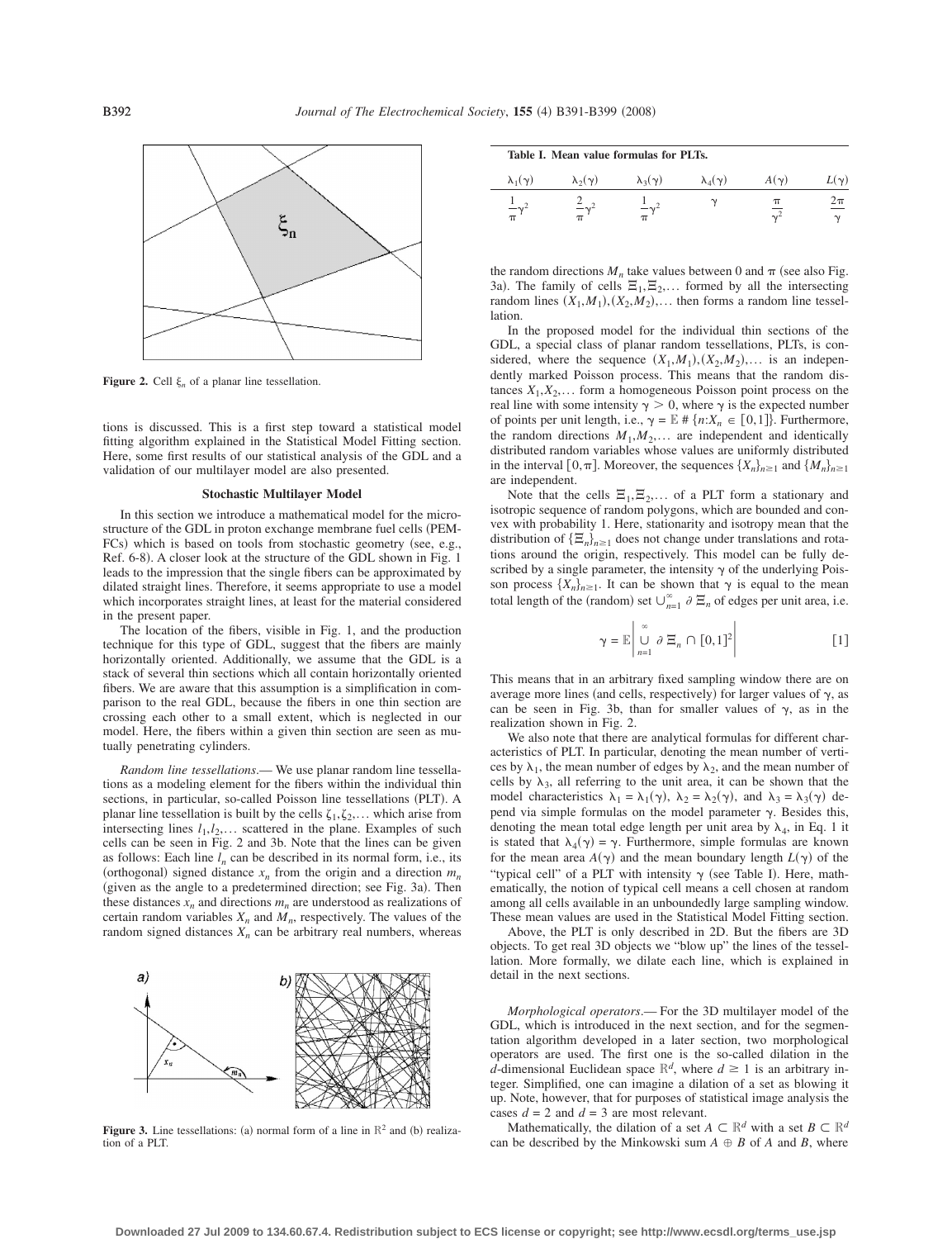

**Figure 4.** Different possibile ways to discretize the profiles of fibers: (a) lozenge, (b) square without corners, and (c) square.

$$
A \oplus B = \{a + b : a \in A, b \in B\}
$$
 [2]

Furthermore, the so-called erosion is considered, where the erosion of a set  $A \subset \mathbb{R}^d$  with a set  $B \subset \mathbb{R}^d$  can be described by the Minkowski difference  $A \oplus B$  of  $A$  and  $B$ , which is given by

$$
A \ominus B = \bigcap_{b \in B} A + b \tag{3}
$$

where  $A + b$  denotes the shifted set  $A + b = \{a + b : a \in A\}$ . Simplified, one can image erosion as shrinking of a set. Note that the two morphological operators of dilation and erosion are not inverse to each other, i.e., in general we have  $(A \oplus B) \ominus B \neq A$ . For more details, see, e.g., Ref. 9.

*3D dilation of PLT*.— In order to model a single thin section of fibers, the edge set  $\bigcup_{n=1}^{\infty} \partial \Xi_n$  of the underlying PLT  $\{\Xi_n\}_{n\geq 1}$  is dilated with respect to 3D, i.e., the Minkowski sum

$$
\begin{pmatrix} \infty \\ \bigcup_{n=1}^{\infty} \partial \Xi_n \end{pmatrix} \oplus B = \bigcup_{n=1}^{\infty} \partial \Xi_n \oplus B \tag{4}
$$

is considered for some set  $B \subset \mathbb{R}^3$ , leading to an object in 3D. Thus, the stack of these 3D-dilated PLTs also represents a 3D model.

For the dilation of the edges of a PLT, set *B* in Eq. 4 can be chosen, e.g., as a ball or a cube in 3D, which is called a structuring element by some authors. It models the profile of the fibers. Furthermore, for practical computations, a discretization of the structuring element *B* is necessary. Figure 4 shows three possible versions of discretizations. In all three cases, five pixels are considered along both the *x* and the *y* axis. This choice is motivated by the fact that the diameter  $2r$  of the fibers is approximately 7  $\mu$ m, whereas the length of a pixel is  $1.5 \mu m$ .

In the proposed multilayer model, the 3D-dilated PLTs representing the individual thin sections are assumed to be independent and identically distributed. This assumption can be (at least partly) justified by considering the production process and the visual appearance of GDLs in images like in Fig. 1. A schematic display of the multilayer model can be seen in Fig. 5.

*Modeling of the binder*.— The fibers of the GDL are adhered by means of a binder, which is introduced in the manufacturing process and can be recognized in the images as thin films. To incorporate the binder into the 3D model, the following approach is considered. Each cell of the 3D-dilated PLT in any given thin section is filled with a certain probability  $p \in [0,1]$ , whether or not the other cells of the PLT are filled (see Fig. 6a). This approach can be justified by looking at Fig. 1, where the binder looks like a thin, horizontally orientated set of material. For the binder, various other modeling approaches are possible. For example, 3D spheres could be considered with some (deterministic or random) radius  $r_0 > 0$ . These



Figure 6. (Color online) Realizations of the 3D multilayer model with binder: (a) binder modeled with Bernoulli filling and (b) binder modeled with spheres.

spheres could be located at some subset of vertices of the PLT which are chosen at random with some probability  $b \in [0,1]$  (see Fig. 6b). This also seems to be a realistic model for the binder, because sometimes there are clusters of binder in the GDL (see, e.g., the left side of Fig. 1a). However, in the following we focus on the Bernoullifilling approach as a model for the binder.

## **Segmentation of 2D Images**

The segmentation of 2D electron microscopy images of GDL, as shown in Fig. 1a, and the identification of thin sections out of the segmented images is another important issue of the present paper. To achieve satisfactory results, different methods of image processing have to be combined.

The segmentation algorithm can be divided into two parts. First, a preprocessing step is performed which smooths the data, i.e., removes noise, while emphasizing the edges in the image. In the next step, vector data are created, i.e., line segments which follow the fibers are determined. Afterward, a method for the identification of individual thin sections is presented. The detection of these sections is necessary to fit the 3D model introduced above to real data as described in the Statistical Model Fitting section.

The goal is to gain a fully noninteractive segmentation and thin section detection algorithm for 2D SEM images. This leads finally to a fully noninteractive model-fitting procedure for the proposed multilayer model of the GDL. Therefore, techniques which are as general as possible are considered.

*Anisotropic diffusion*.— A closer look at the 2D SEM images (see Fig. 1a) indicates that the observed structures are not smooth, which makes segmentation more difficult. Therefore, the data have to be smoothed in advance of a further segmentation step. A global smoothing with, e.g., a Gaussian filter (see Ref. 9) has the disadvantage that the edges are blurred, too. In contrast to this, anisotropic  $diffusion<sup>10</sup>$  is a technique which smooths the data without losing information at the edges, i.e., the edges remain sharp.

The idea of anisotropic diffusion is quite simple. Before smoothing, edges are detected and smoothing is not performed across them. In other words, only the data within cells, bordered by the already detected edges, are smoothed. The result is a smoothed image with additionally emphasized edges, i.e., the noise is removed but the structure is preserved. The detailed algorithm can be found in Ref. 10.



**Figure 5.** Schematic display of the multilayer model: (a) one, (b) two, and (c) three layers.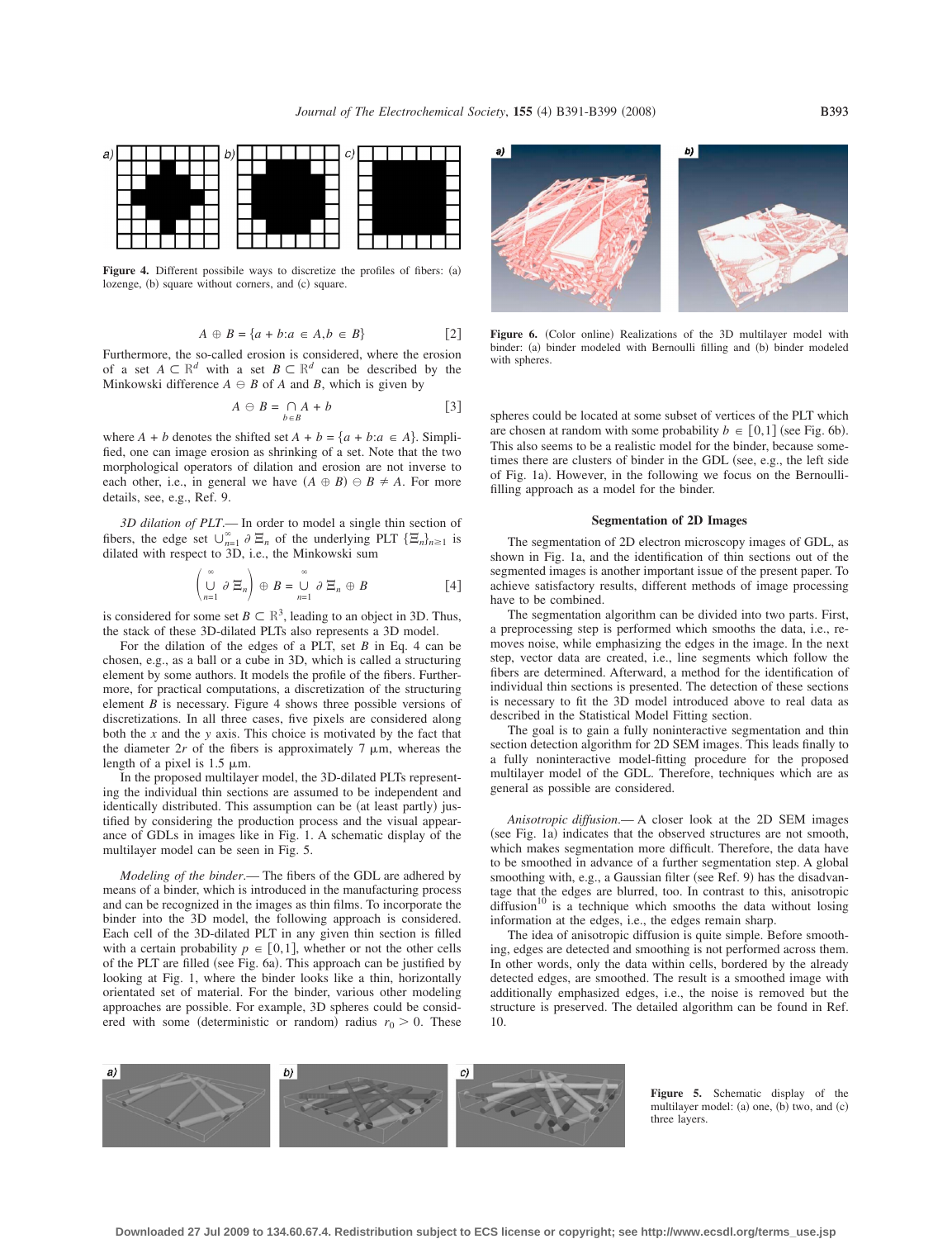**B394** *Journal of The Electrochemical Society*, **155** (4) B391-B399 (2008)



**Figure 7.** Cutout of a 2D SEM image of the GDL: (a) the original image and (b) after applying anisotropic diffusion, where noise is removed but the edges remain sharp.

The result of anisotropic diffusion applied to the data, which are visualized in Fig. 1, can be seen in Fig. 7. The regions between edges are smoothed, whereas edges themselves are still sharp.

*Convolution and binarization*.— In the next step, edges are emphasized by a convolution of the image, which leads to an image as displayed in Fig. 8a. For applying the skeletonization method described below, a binary image, i.e., an image where every pixel has either the value 0 or 1, is necessary. To keep this binarization as universal as possible, the isodata algorithm, described, e.g., in Ref. 11, is used. This is an iterative algorithm which works as follows. The image is divided into two parts, object and background, by taking an initial threshold  $t_i$ . Then, the averages of pixels belonging to the object and the background are computed separately. With

$$
t_c = \frac{1}{2}
$$
(average background + average objects)

we get a value  $t_c$  which is compared with  $t_i$ , i.e., we check if  $t_c$  $< t<sub>i</sub>$  holds. If the inequality does not hold, the initial threshold  $t<sub>i</sub>$  is increased until the (final) threshold is found and the image is binarized by applying  $t_i$ . This iterative method stops when the inequality  $t_c < t_i$  holds for the first time. The result can be seen in Fig. 8b. Note that in order to enhance clarity of presentation the picture is inverted, i.e., black and white pixels are interchanged in comparison to Fig. 8a.

*Skeletonization*.— For the transformation of the binary image into vector data, a skeletonization is necessary. This means that pixels belonging to the object are changed to background pixels in a way that the remaining (pixel given) lines have a thickness of one pixel, and the connectivity, or homotopy, is thereby not changed. For the skeletonization which is performed by morphological thinning, the same algorithms as described in Ref. 12 are used. There the binary image is compared with a  $3 \times 3$  matrix at each pixel, i.e., if the matrix fits the image, the currently considered pixel is removed from the object. This is repeated for a cycle of rotated matrices until in a whole cycle no pixel is further removed.

After skeletonization, a classification of the remaining pixels is necessary. Here we are especially interested in the nodes of the remaining structure, because we want to create a graph consisting of line segments with the nodes as start point or end point, respectively. This classification is done by counting the number of neighbors. A pixel with only one neighbor is considered an end point, a pixel with exactly two neighbors is classified as a line point, and all other pixels are considered cross points.

A problem that occurs is that by such a classification too many pixels are classified as cross points (see Fig. 9a and b). In other words, at the crossings there is typically not a unique pixel marked as a cross point but two or more pixels. Therefore, the classification



Figure 8. Convolution and binarization: (a) cutout after convolution and (b) cutout of the binary image.

| а |         |                                        |
|---|---------|----------------------------------------|
|   |         | - 1                                    |
|   | v.<br>v | - 1<br>w<br>×<br>v<br>w<br>w<br>$\sim$ |
|   |         |                                        |
|   |         |                                        |
|   |         |                                        |

**Figure 9.** Classification after skeletonization. Crosspoints are denoted by C and line points are denoted by L: (a) original skeleton, (b) classification by number of neighbors, and (c) improved classification.

has to be improved with respect to homotopy, i.e., the number of cross points have to be reduced while the connectivity has to be preserved. But, the reduction of cross points is not unique. Therefore, an additional criterion to decide between different possible solutions has to be found. In this case the angles to the *x* axis, i.e., the directions of the line segments, are considered. Differences of angles for the connections of a pixel to its neighbors are considered, where angles close to  $\pi$  are preferred.

In the next step, nearby cross points which have a distance smaller than a given value  $d_{\text{max}}$  of pixels (in our case  $d_{\text{max}} = 3$ pixels) are joined together to one cross point (see Fig. 10). This is done because such closely located cross points result from crossings of fibers with quite similar orientations.

The skeletonized image is transformed into a graph structure, i.e., a data set which is no longer based on pixel values but on vector data. In our case we get a data set of line segments, i.e., we have start and end points, for which we assume that they are connected by a straight line. The start or end points, respectively, are the cross points. Two cross points are connected by a line segment if they have a connection consisting only of line points with regard to the pixel-based image. The result of skeletonization and subsequent transformation into a graph structure can be seen in Fig. 11a.

*Reconstruction of single fibers*.— The skeletonized image contains mostly short line segments. But the fibers in the original GDL can be seen as lines or at least as long line segments (see Fig. 1a). Therefore, we connect the short line segments to get longer polygonal tracks. This is done by a modified technique of simulated annealing.

The idea is to connect line segments if they have a similar orientation and if the other segment has an end point in the polytope at the end of the currently considered line segment (see Fig. 11b). Then, a new line segment which connects the two line segments is added. Afterward, the next line segment at the new end point of the current polygonal track is searched in the same way as before. The procedure is repeated until no further line segments can be found in



**Figure 10.** Transformation into graph structure and merging of nearby crossings: (a) nearby crossings, (b) after transformation of (a) into a graph, and (c) merging of nearby crossings.



Figure 11. Skeletonization and connection of the line segments: (a) cutout after skeletonization and (b) polytope in which line segments are considered.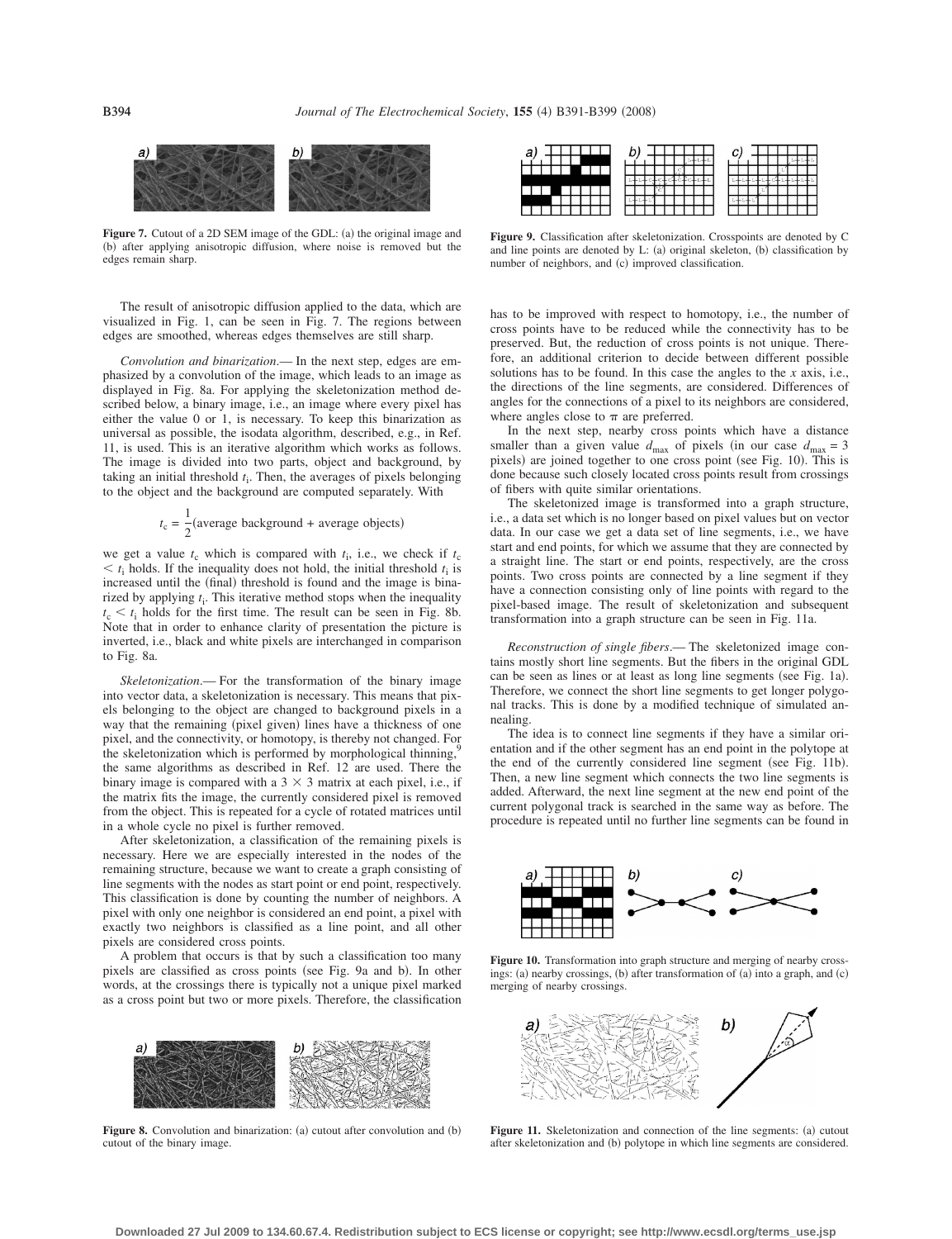

**Figure 12.** Measure for straightness: (a) wide-scattered polygonal track and (b) nearly straight polygonal track.

this way. The result is an almost straight polygonal track which is quite long, i.e., which runs (in the ideal case) across the whole sampling window.

The decision of which line segment of all possible line segments with an end point in the considered polytope is chosen as the next line segment is made as follows. All line segments to which a connection is possible are weighted. The weights are normalized such that the sum of the normalized weights equals 1. In more detail, each line segment is associated with an  $(sub)$ interval in  $[0,1]$ , the length of which depends on its weight. Then, the realization of a random variable which is uniformly distributed in  $[0,1]$  determines the next line segment. For the weights, the following two criteria are considered.

1. The angle between the direction of the currently last line segment and the direction of the line segment which has to be included to connect the new potential line segment is considered. The weight is increased if the directions get more similar.

2. The shape of the already found polygonal track is considered. If the currently considered polygonal track is right-curved, the probability for line segments which keep the polygonal track rightcurved is higher than for other line segments. The same is done for left-curved polygonal tracks. This criteria is neglected if the current polygonal track is nearly straight.

Because the polygonal tracks are constructed according to random selection rules, it is obvious that the result of a first trial cannot be assured to be optimal. To find nearly optimal solutions, the simulation is repeated several times until results of a similar good quality are found for a certain number of subsequent runs. Therefore, we use a stopping rule which takes into account the following two cases.

1. The end of the polygonal track is close to the boundary of the sampling window. In this case a better polygonal track is found if the polygonal track is straighter, where straighter means that the minimum distance between two bounding parallel lines is smaller (see Fig. 12).

2. The polygonal track ends are not close to the boundary of the sampling window. In this case the better polygonal track is the longer one. But to ensure that a polygonal track which follows a zig-zag is not preferred to a straighter one, which is in fact better, the length is measured as the (Euclidean) distance of the two end points.

Note that not all line segments of the skeletonized image are used as initial line segments for a polygonal track, but only segments which are longer than a certain threshold. This is done because for short line segments, the direction can be quite different from the direction of the original fiber. Note that for initial line segments which have no point close to the boundary of the sampling window, the search for polygonal tracks is started in both directions.

# **Identification of Thin Sections**

In reality (see Fig. 1a) the fibers are not directly separated into (sub)layers, but they overlap each other to a certain extent. However, in our model, we assume that the fibers interpenetrate, i.e., we suppose that the fibers of the GDL form a stack of thin horizontally oriented sections. This assumption leads to the need to detect these sections from the segmented graph, which is obtained by the image processing discussed in the previous section. This identification of thin sections delivers the necessary information for our 3D multilayer model presented previously. In particular, it suffices to identify only the top section of the GDL because, due to the production process and the visual impression of the 2D SEM images, all sections can be assumed to be identically distributed. Additionally, the top section can be determined most reliably. As a justification of these assumptions, we compare a structural characteristic of the fitted model and a 3D data set in the Spherical contact distribution function section.

A certain problem in detecting the individual thin sections is that they cannot be determined uniquely. Nevertheless, the approach presented in this section leads to plausible results for all 2D electron microscopy images considered in this paper (see also Fig. 14).

*Overlay factor*.— The general idea for separating the fibers into different sections is to regard their overlay factor. An attempt to detect different sections by visual inspection leads to the assumption that the fibers of the first section have an overlay factor of about 5%, i.e., at most 5% of their length is covered by other fibers.

The horizontal length of our 2D images is about 1750  $\mu$ m. Furthermore, a fiber of the material considered in the present paper has a diameter of about  $7 \mu m$  and, therefore, a horizontally oriented fiber in our images can be overlaid by about 13 other fibers and still be seen as a fiber of the first (i.e., top) section. The second section is then defined by an overlay factor between 5 and 10%, and so on. Note that for a fixed overlay factor the number of overlaying fibers is proportional to the possible maximal length. This criterion is now used for automatic detection of the different thin sections.

*Ranking of polygonal tracks*.— In order to determine the overlay factor for any given polygonal track, a ranking of all polygonal tracks is introduced, which has been extracted from the original (grayscale) image. The motivation for such a ranking is to describe how close a polygonal track is to the surface of the considered GDL. Therefore, two characterizing values of polygonal tracks are considered.

1. The first value is the percentage of that part of the track length which coincides with line segments from the skeletonized image (see Fig. 11a). This is based on the fact that fibers which are close to the surface lead to more and longer line segments in the skeletonization process than fibers which are overlain by more other fibers.

2. The second value is computed with the help of the smoothed image considered in the Anistropic diffusion section. For this purpose, the polygonal track is discretized and compared with the smoothed image. Then, the variance of the grayscale values at the pixels of the discretized polygonal track and its neighbor pixels is estimated. The smaller this variance, the larger the chance that the polygonal track belongs to the top section of the GDL. The idea for this criterion is that a fiber at the surface consists of pixels with almost the same grayscale values, whereas the fibers in the background have darker pixels in general but brighter pixels where they are crossed by fibers which are more near the surface. Therefore, the variance of the grayscale values is smaller for fibers at the surface than for fibers in the background. Then, a multiplicative linkage of these two characterizing values leads to a ranking of all polygonal tracks.

*Replacement of polygonal tracks by line segments*.— The polygonal tracks are considered to belong to the first section using the criterion based on the overlay factor introduced in the Overlay factor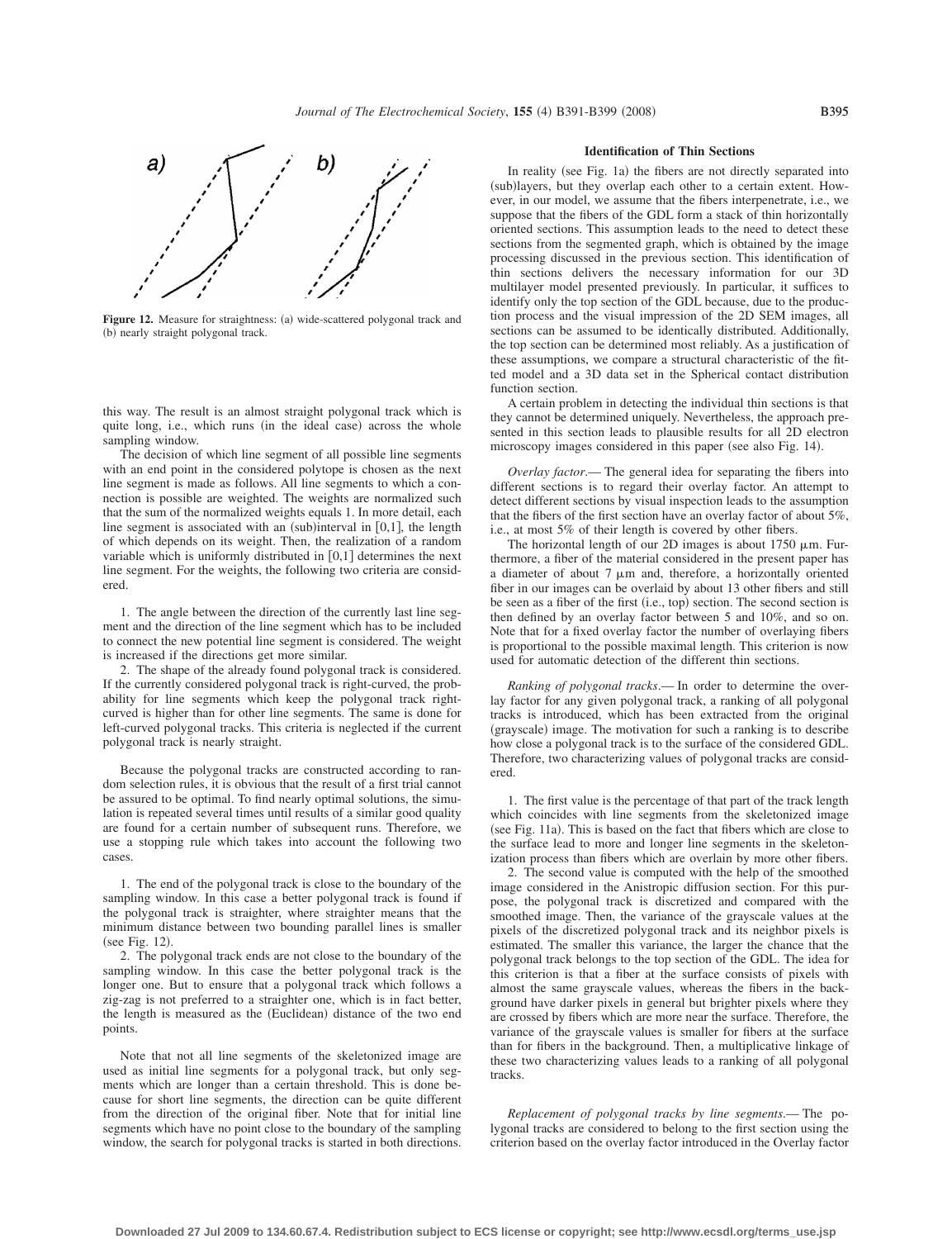

**Figure 13.** Transformation of polygonal tracks into line segments: (a) polygonal tracks, (b) line segments prolongated to the boundaries of the sampling window, and (c) original image of the GDL.

section. This overlay factor is determined by means of the ranking of all polygonal tracks as described in the Ranking polygonal tracks section.

In order to determine the overlay factor, the polygonal tracks are transformed into line segments which connect the end points of the polygon tracks (see Fig. 13a). In a further step, these line segments are prolongated until they run from boundary to boundary of the sampling window (see Fig. 13b). The ranking of the polygonal tracks is identified with the ranking of the corresponding line segments.

Now all those polygonal tracks which are not crossed by too many polygon tracks with a better ranking belong to the first section. To ensure that short polygonal tracks, which are obviously not crossed by many other polygonal tracks, are not added to the first section, we only take into account those polygonal tracks with a relative length larger than a certain threshold. The relative length is computed as the ratio of the length of the line segment which replaces the polygonal track and the maximal possible length of this line segment, i.e., the length of the line segment prolongated to the boundaries of the sampling window. Note that the prolongated line segments are used in the Statistical Model Fitting section below in order to estimate the intensity  $\gamma$  of the underlying PLT.

Finally, the top section of our multilayer model is defined as follows. At first the line segment with the highest ranking is considered to belong to the top section. Then the next line segment in the ranking is regarded and so on. The currently considered line segment is added to the top section if it is not covered by too many line segments already belonging to the top section. Note that the absolute number of admissible overlappings depends on the length of the extended line segment, e.g., a line segment with extended length of  $2000 \mu m$  can be overlaid by more fibers than a segment with extended length of  $150 \mu m$  to have the same overlay factor.

The correctness of this technique of thin section detection was tested by a visual comparison of the detected top layer with the original 2D SEM image. Examples can be seen in the following section.

*Examples*.— In Fig. 14, three further examples of 2D electron microscopy images are shown, where it is clearly visible that in all three cases the segmentation and identification algorithm developed in previous sections leads to plausible results.

# **Statistical Model Fitting**

For simulation purposes, it is necessary to develop a method by means of which the proposed multilayer model can be fitted to given GDL data provided by SEM images. In other words, a method has to be developed to estimate the parameters of the model.

As mentioned above, our multilayer model has four parameters:  $\gamma$ , 2*r*, *p*, and *n*, where  $\gamma > 0$  is the intensity of the underlying PLT modeling the fibers of the first sublayer,  $2r > 0$  is the diameter of the fibers,  $p \in [0,1]$  is the filling probability which describes the amount of binder, and *n* is the number of sublayers in the 3D model for the whole GDL.

The parameter 2r can be easily obtained from data. The thickness of a GDL is also a well-known or at least easy to measure characteristic. Then, the number  $n$  of sublayers is just the ratio of the thickness of the GDL and the diameter 2*r* of the fibers. Furthermore, a natural estimator for  $\gamma$  is based on counting the lines which are detected in the first section, according to the procedure described in

the Identification of Thin Sections section. In order to determine the filling probability  $p$ , the following formulas for the volume fraction of fibers and binder, respectively, are useful.

*Formulas for the volume fractions of fibers and binder*.— It is not difficult to show that the volume fraction  $V_{\text{fiber}}(\gamma)$  of the set of all (interpenetrating) dilated lines of the first section is a function of the intensity  $\gamma$  of the underlying PLT, which is given by

$$
V_{\text{fiber}}(\gamma) = 1 - \exp(-2r\gamma) \tag{5}
$$

if the profile of the fibers is given as in Fig. 4c (see, e.g., Ref. 13 and 14). The volume fraction  $V_{\text{binder}}(\gamma, p)$  of binder in the GDL is a function of  $\gamma$  and p, which can be approximated by

$$
V_{\text{binder}}(\gamma, p) \approx p \left( \frac{\pi}{\gamma^2} - r \frac{2\pi}{\gamma} + 2\pi r^2 \right) \frac{\gamma^2}{\pi}
$$
 [6]

Note that

$$
V_{\text{binder}}(\gamma, p) = pA(\gamma, r)\lambda_3(\gamma) \tag{7}
$$

Here  $A(\gamma, r)$  is the expected area of the typical cell of a PLT with intensity  $\gamma$  and with dilated lines, where the structuring element is a ball with radius *r* (see Fig. 15), and  $\lambda_3(\gamma)$  denotes the mean number of cells per unit area. Furthermore, the expected area  $A(\gamma, r)$  in Eq. 7 can be computed as the mean area  $A(\gamma)$  of the typical cell of the (undilated) PLT minus the mean area which belongs to the dilated lines (see Fig. 15). The latter area can be approximated by  $rL(\gamma)$  $-$  corr $(r)$ , where  $L(\gamma)$  is the mean boundary length of the typical cell and  $corr(r)$  is a correction term because, in the expression  $rL(\gamma)$ , the area at the vertices is considered twice. Using a wellknown formula for the distribution of the angles between two (arbitrarily chosen) intersecting lines of a PLT (see Ref. 15), the correction term  $corr(r)$  can be approximatively determined as



**Figure 14.** Sample images for segmentation and identification of the first section: (a) original images, (b) segmented images, and (c) detected first thin section.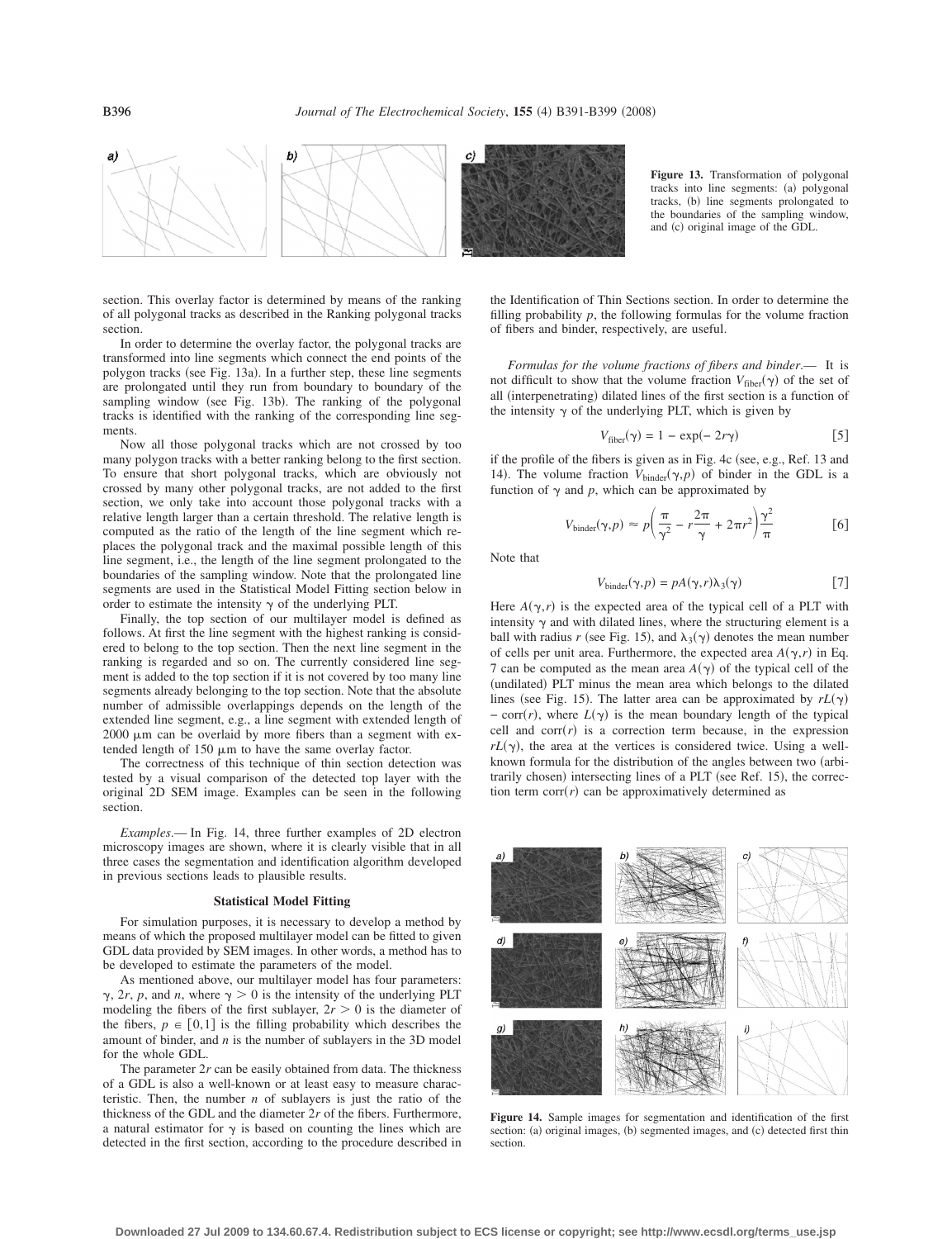

**Figure 15.** Cell of a dilated PLT.

$$
corr(r) \approx 2\pi r^2
$$
 [8]

Note, however, that this formula is not fully exact because it produces a (small) inaccuracy if the distance between two neighboring vertices is smaller than 2*r*, but this is neglected in Eq. 8. Thus, altogether, Eq. 7 leads to the approximation formula

$$
V_{\text{binder}}(\gamma, p) \approx p[A(\gamma) - rL(\gamma) + 2\pi r^2] \lambda_3(\gamma)
$$

and, inserting the mean-value formulas for  $A(\gamma)$ ,  $L(\gamma)$ , and  $\lambda_3(\gamma)$ given in Table I, we get that Eq. 6 holds.

Finally, the porosity  $\varepsilon$  of the GDL, i.e., the volume fraction of the empty space of the GDL (not filled by fibers nor binder), is given by

$$
\varepsilon = 1 - [V_{\text{fiber}}(\gamma) + V_{\text{binder}}(\gamma, p)] \tag{9}
$$

*Estimation of model parameters*.— In order to determine the intensity  $\gamma$  from the SEM images, we consider the following estimator

$$
\hat{\gamma} = \frac{\pi}{|\partial W|} \# \{ n : (X_n, M_n) \cap W \neq \emptyset \}
$$
 [10]

where  $\#\{n:(X_n,M_n) \cap W \neq \emptyset\}$  is the number of lines detected in the first section of the GDL and  $|\partial W|$  denotes the length of the boundary of the sampling window *W*. In Ref. 16 it is shown that the estimator  $\hat{\gamma}$  given in Eq. 10 has various useful properties. In particular,  $\hat{\gamma}$  is unbiased for  $\gamma$ , i.e.,  $E\hat{\gamma} = \gamma$ .

To determine the filling probability *p* we proceed in the following way. First, we compute  $\hat{\gamma}$  according to Eq. 10. Next, we insert the expressions for  $V_{\text{fiber}}(\hat{\gamma})$  and  $V_{\text{binder}}(\hat{\gamma}, p)$  given in Eq. 5 and 6, respectively, into the right side of Eq. 9. We then can solve Eq. 9 for  *and, in this way, get an estimator*  $\hat{p}$  *for*  $p$ *, provided that estimators*  $2r$  and  $\hat{\epsilon}$  for  $2r$  and  $\epsilon$ , respectively, are at hand. As we mentioned previously, the diameter 2*r* of the fibers is 5 pixels and the length of a pixel is  $1.5 \mu m$ .

For the porosity of the GDL we use the value  $\hat{\epsilon} = 0.78$ , which is given in the literature and by the manufacturer (Toray) (see, e.g., Ref. 17). We are aware that this (general) porosity must not necessarily coincide with the porosity of the concrete 3D sample considered here. However, because we used this 3D synchrotron tomographic image (see Fig. 16) for the validation of our (fitted) multilayer model, we estimated the porosity  $\hat{\varepsilon}'$  of the segmented 3D image with

$$
\hat{\varepsilon}' = \frac{\#\{\text{black voxels in the sampling window}\}}{\#\{\text{all voxels in the sampling window}\}} \qquad [11]
$$

In this case, the segmentation is done interactively. At first a threshold is chosen by hand in such a way that in the binary image the fibers are well represented. Single voxels which belong to neither fibers nor binder and can therefore be seen as noise are removed by morphological opening, i.e., dilation and subsequent erosion. From this segmented 3D sample, the value  $\hat{\varepsilon}' = 0.78$  has been obtained,



Figure 16. Thin slice of a GDL (from a 3D image generated by synchrotron tomography): (a) original image and (b) segmented image.

which coincides with the value given in the literature. Because of this good fit, the sample can be seen as a typical sample and is appropriate to use as a reference image for the validation. Moreover, we estimated the intensity  $\gamma$  for 10 SEM images of a GDL material (see Table II) which leads to an average  $\hat{\gamma} = 0.025$ .

Solving Eq. 9 with  $\hat{\gamma} = 0.025$  and  $\hat{\gamma} = 0.78$ , we get that  $\hat{p}$ = 0.059, i.e., the parameters  $\hat{\gamma}$  and  $\hat{p}$  of the multilayer model are specified. Moreover, inserting the values  $\hat{\gamma} = 0.025$ ,  $\hat{p} = 0.059$ , and  $2r = 7.5$  into Eq. 5 and 6, we get that

$$
V_{\text{fiber}}(\hat{\gamma}) = 0.17 \quad \text{and} \quad V_{\text{binder}}(\hat{\gamma}, \hat{p}) = 0.049 \tag{12}
$$

In other words, 17% of the considered GDL material consists of fibers and 5% of binder, which is in line with experimental findings.

We note that there are advantages in estimating parameter values from 2D SEM images instead of using measured/literature given values. With estimated parameter values a model can also be fitted to, e.g., a damaged GDL where the parameters are different from values given in the literature.

*Spherical contact distribution function*.— An important step in statistical model fitting is to check whether the fitted model sufficiently reflects the structural properties of image data obtained by real measurements. In particular, 3D synchroton-tomographic data and realizations of the model are compared. Those characteristics which are relevant in estimating the performance of the GDL should match sufficiently for both data sets.

An example of such an image characteristic is the distribution function of the spherical contact distance to the (white) foreground phase of binary images, i.e., the distribution of the nearest distance from an arbitrary point of the (black) background phase to the (white) foreground phase. This characteristic is closely related to the microstructure of the pore space of the GDL (see Fig. 16b). Mathematically, this spherical contact distribution function  $H: [0, \infty)$  $\rightarrow$  [0,1] is defined for any stationary random closed set  $\Xi \subset \mathbb{R}^3$  by the formula

$$
H(r) = P[\Xi \cap B(o,r) \neq \emptyset \mid o \in \Xi] \quad r \geq 0 \quad [13]
$$

where  $B(o,r) = \{x \in \mathbb{R}^3 : |x| \le r\}$  denotes the ball in  $\mathbb{R}^3$  around the origin with radius  $r \ge 0$ . This means that  $H(r)$  is the (conditional) probability that the distance to the boundary  $\partial \Xi$  of the random set  $\Xi$ , seen from an arbitrarily chosen point outside of  $\Xi$ , is smaller than or equal to  $r$ . In our case,  $\Xi$  is a model for the complement of pore space of the GDL, i.e., for the space filled by fibers or binder.

The following (edge corrected) estimator

$$
\hat{H}_W(r) = \frac{\hat{p}_W(r) - \hat{p}_W(0)}{1 - \hat{p}_W(0)} \tag{14}
$$

of  $H(r)$  is considered in the literature, where

| Table II. Estimated intensities of 10 2D SEM images of GDLs. |         |         |         |         |  |  |
|--------------------------------------------------------------|---------|---------|---------|---------|--|--|
| 0.02166                                                      | 0.02839 | 0.02839 | 0.02748 | 0.02656 |  |  |
| 0.02565                                                      | 0.02015 | 0.02473 | 0.02107 | 0.02565 |  |  |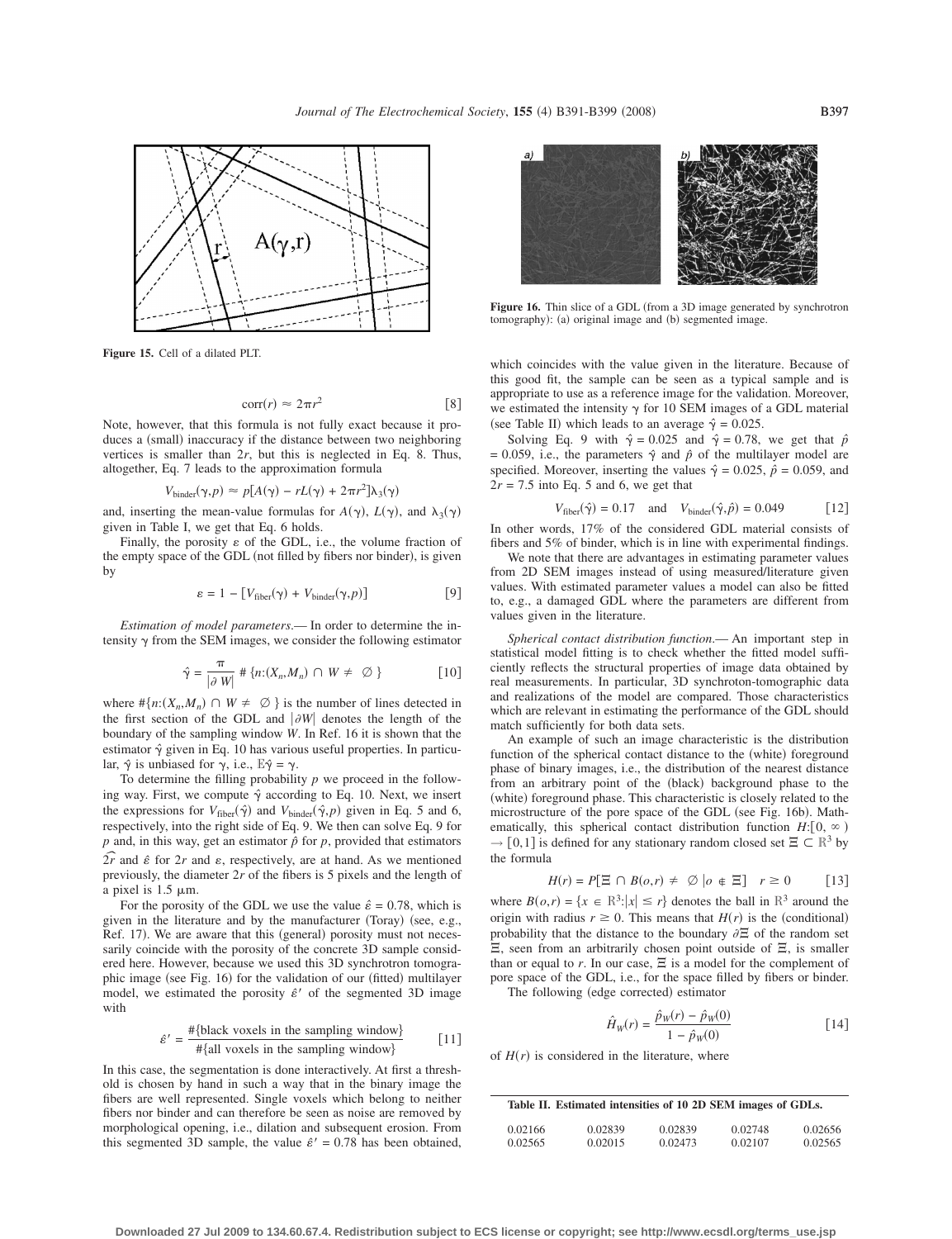$$
\hat{p}_W(r) = \frac{|W_r^* \cap [\Xi \oplus B(o, r)]|}{|W_r^*|} \quad \text{with} \quad W_r^* = W \ominus B(o, r)
$$
\n[15]

is an (edge corrected) estimator of the area fraction  $p(r)$  of the dilated random set  $\Xi \oplus B(o,r)$ . In order to efficiently compute the estimator  $\hat{H}_W(r)$  of  $H(r)$  given in Eq. 14 for a sufficiently large number of distances  $r \in [0, r_{\text{max}}]$ , one can proceed as follows. The numerator  $\hat{p}_W(r) - \hat{p}_W(0)$  in Eq. 14 has to be computed for a sufficiently large number of distances  $r \in [0,r_{\text{max}}]$ , where the following algorithm is used.

1. For each black pixel in the eroded window  $W_r^*$  $= W \ominus B(o,r)$ , i.e., pixels which are not covered by  $\Xi$ , the distance to the closest pixel in  $\Xi \cap W$  is computed.

2. The number of those pixels in  $W_r^*/\Xi$  with a distance value smaller than or equal to  $r \geq 0$  is determined.

3. The quotient of this number divided by the number of all pixels in  $\overline{W}_r^*$  provides a (discretized) approximation of  $\hat{p}_W(r)$  $-\hat{p}_W(0)$ .

The denominator  $1 - \hat{p}_W(0)$  in Eq. 14 is approximated by the quotient of the number of all pixels in  $W/\Xi$  divided by the number of all pixels in *W*. Finally, the estimator  $\hat{H}_W(r)$  of  $H(r)$  is computed as the relative frequency of those pixels in  $W_r^*/\Xi$  whose distance value is smaller than or equal to  $r \geq 0$ .

In order to assess the structural resemblance of the multilayer model where the binder is modeled with the Bernoulli-filling approach, we simulated this model in a cubic window *W* of 1250  $\times$  1250  $\times$  100 voxels. As parameters we used  $\hat{\gamma} = 0.025$ ,  $\hat{p}$  $= 0.059$ , and  $2r = 5$ , which have been obtained from 2D SEM images as described in a previous section. Then, using the algorithm described above, we computed the values  $\hat{H}_W(r)$  of the (estimated) spherical contact distribution function for several  $r \in [0,40]$ , both for the simulated data and for a 3D image of the GDL material shown in Fig. 16 which has been obtained by means of synchrotron tomography.

The result can be seen in Fig. 17, which shows that both spherical contact distribution functions are similar. Moreover, the porosity  $\varepsilon$  has been estimated according to Eq. 11 for the simulated data and the measured (synchrotron) data. The obtained values of  $\hat{\epsilon}$  also agree very well, giving  $\hat{\varepsilon} = 77.3\%$  for the simulated data and  $\hat{\varepsilon}$  $= 78.2\%$  for the synchrotron data. This indicates that the stochastic multilayer model is a suitable description of the microstructure of the GDL material considered in the present paper.

## **Conclusions**

In this paper we propose a stochastic multilayer model in order to describe the microstructure of porous material for the GDL in PEMFCs. The model, based on stochastic geometry, offers at least two advantages.

First, the model is easy to handle because it depends on only four parameters, the intensity  $\gamma$  of a (planar) PLT, the probability of binder filling *p*, the diameter 2*r* of the fibers, and the number *n* of thin sections. Note that *n* and 2*r* are either known material parameters or can be easily determined. Furthermore, *n* and 2*r* are uniquely linked because 2*rn* is the thickness of the whole GDL.

Second, the statistical fitting of our multilayer model to real data is based on 2D SEM images, which can be obtained much easier by microscopic measurements than 3D (synchrotron-tomographic) images of the GDL.

For purposes of model fitting, we developed an algorithm for the segmentation of 2D SEM images of the GDL. Moreover, a proce-

 $\frac{0}{1}$  $\frac{8}{5}$ Probability Simulated data - Real data  $\overline{0}$ . S  $20\,$  $10$ 30 40 Distance

Figure 17. (Color online) Estimated spherical contact distribution functions for real and simulated data where the Bernoulli-filling approach is used for binder modeling.

dure is proposed to detect thin sections from the segmented SEM images. In this way, estimators for the remaining two parameters  $\gamma$ and *p* of the multilayer model can be constructed.

The quality of our structural model has been assessed by simulating the fitted model in a cubic window. Then, applying the algorithm mentioned above, the distribution function of the spherical contact distance to fibers and binder has been determined, seen from an arbitrarily chosen point of the pore space. This has been done for the simulated data and for a 3D synchrotron-tomographic image of the GDL material. It turns out that both spherical contact distribution functions are similar. This indicates that our model describes the microstructure of the considered GDL material in an appropriate way.

#### **Acknowledgments**

This research has been supported by the Forschungsallianz Brennstoffzelle Baden-Württemberg (FABZ). We thank Natalie Grünwald for her help in the implementation of the estimator for the spherical contact distribution function. Bernhard Clasen has kindly provided us with the segmentation of the 3D image in Fig. 16.

*Center for Solar Energy and Hydrogen Research Baden-Wüerttemberg assisted in meeting the publication costs of this article.*

#### **References**

- 1. M. F. Mathias, J. Roth, J. Fleming, and W. Lehnert, *Handbook of Fuel Cells*, Vol. III, W. Vielstich, A. Lamm, and H. Gasteiger, Editors, Chap. 42, J. Wiley & Sons, Chichester (2003).
- 2. I. Manke, C. Hartnig, M. Grünerbel, W. Lehnert, N. Kardjilov, A. Haibel, A. Hilger, and J. Banhart, *Appl. Phys. Lett.*, **90**, 174105-1 (2007).<br>3. V. P. Schulz, J. Becker, A. Wiegmann, P. P. Mukherjee, and C.-Y. Wang,
- trochem. Soc., 154, B419 (2007).
- 4. P. K. Sinha, P. P. Mukherjee, and C.-Y. Wang, *J. Mater. Chem.*, 17, 3089 (2007). 5. K. Schladitz, S. Peters, D. Reinel-Bitzer, A. Wiegmann, and J. Ohser, *Comput.*
- *Mater. Sci.*, 38, 56 (2006). 6. A. Okabe, B. Boots, K. Sugihara, and S. N. Chiu, *Spatial Tessellations*, 2nd ed., J. Wiley and Sons, Chichester (2000).
- 7. R. Schneider and W. Weil, Stochastische Geometrie, Teubner, Stuttgart (2000).
- 8. D. Stoyan, W. S. Kendall, and J. Mecke, *Stochastic Geometry and its Applications*, 2nd ed., J. Wiley & Sons, Chichester (1995).
- 
- 9. B. Jahine, *Digital Image Processing*, 6th ed., Springer, Berlin (2005).<br>10. P. Perona and J. Malik, *IEEE Trans. Pattern Anal. Mach. Intell.*, 12, 629 (1990).<br>11. T. W. Ridler and S. Calvard, *IEEE Trans. Syst. Man Cyb*
- 
- 12. M. Beil, H. Braxmeier, F. Fleischer, V. Schmidt, and P. Walther, *J. Microsc.*, **220**,